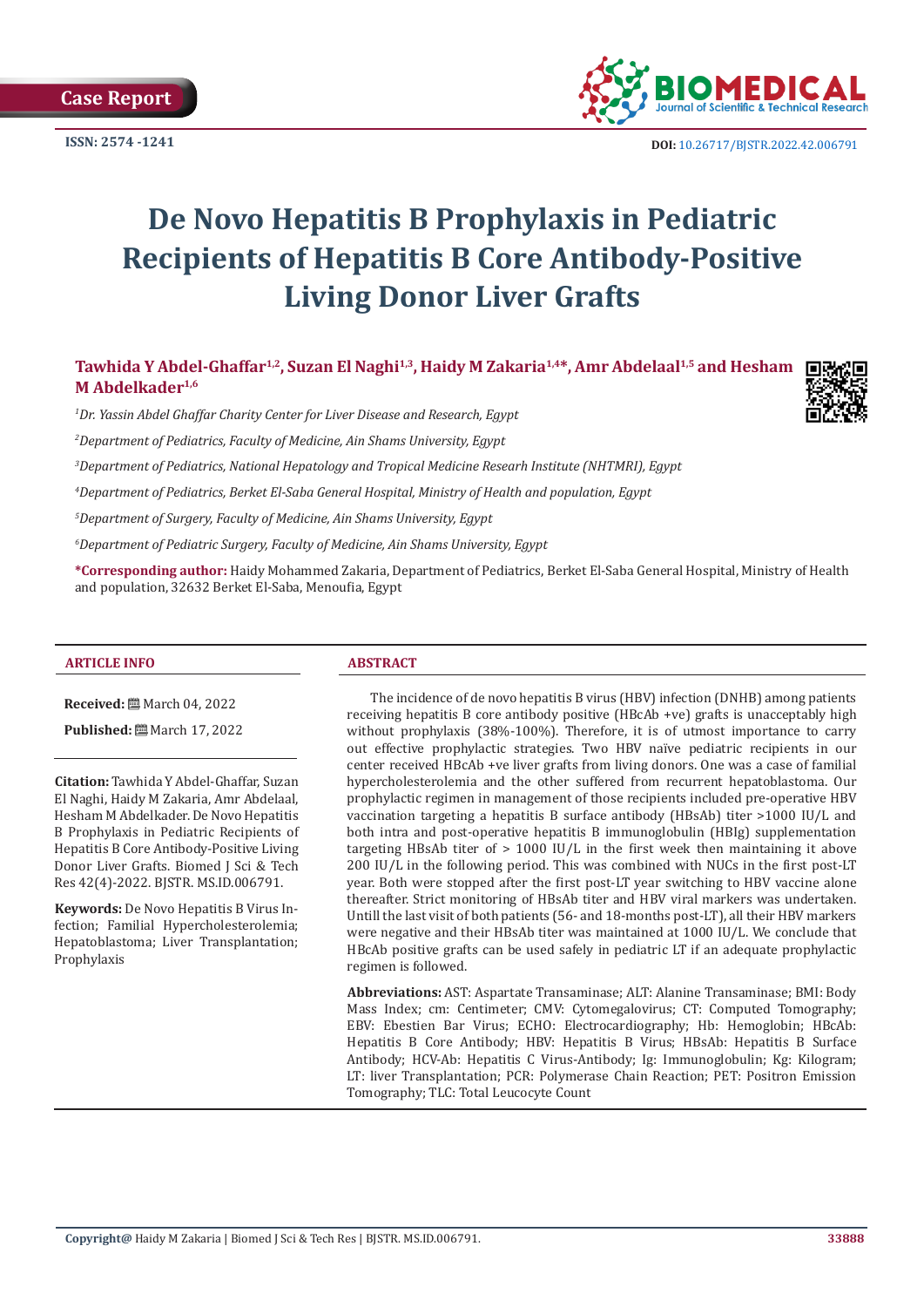# **Introduction**

Liver transplantation (LT) is the only cure for end-stage pediatric liver disease. In spite of the fact that good long-term outcome has been achieved in pediatric recipients, many questions still remain unanswered. One of the unsolved issues is the long-term prevention and management of de novo hepatitis B virus (HBV) infection (DNHB) [1]. The use of hepatitis B core antibody positive (HBcAb +ve) liver grafts is a promising strategy to expand the donor pool, however, the potential risk of DNHB is one of the major concerns of using this type of liver grafts. So far, the experience of using HBcAb +ve grafts in pediatric LT is limited [2]. Several different approaches for DNHB prophylaxis have been used in recipients of HBcAb +ve livers according to the preference and experience of each institution. These include nucleos(t)ide analogues (NUCs), hepatitis B immunoglobulin (HBIg) or a combination of both [3] and HBV vaccination [4]. We describe our experience in the management of 2 pediatric HBV naïve recipients of HBcAb +ve liver grafts from

living donors, who are following at Dr. Yassin Abdel Ghaffar Charity Center for Liver Disease and Research in Egypt.

### **Case 1**

A male child, HH, who was referred to us at the age of 5.6 years for LT. He was diagnosed with homozygous familial hypercholesterolemia. His cholesterol level was persistently above 700 mg% in spite of medical treatment. His sister died at age of 6 years with the same condition. Both of his parents had hypercholesterolemia so they were not suitable for graft donation. The only available donor was his uncle, who during LT work-up was found to be HBcAb +ve but HBsAg –ve, HBsAb –ve and HBV DNA –ve. He was otherwise completely suitable for donation. The preoperative work up and donor data are presented in Tables 1 & 2. HH underwent LT on 16.6.2016. Our prophylactic regimen against DNHB involved preoperative, intraoperative, and postoperative prophylactic work up.

**Table 1:** Pre-operative work up of both recipients.

|                                          | Case 1                                   | Case 2                   |
|------------------------------------------|------------------------------------------|--------------------------|
| Gender                                   | Male                                     | Male                     |
| Age at LT (years)                        | 5.6                                      | 15.5                     |
| Diagnosis                                | Homozygous familial hypercholesterolemia | Hepatoblastoma           |
| Indication for LT                        | Not responding to medical treatment      | Recurrent hepatoblastoma |
| Child score                              | Child A                                  | Child A                  |
| Weight (kg) (Percentile)                 | 18 (50th)                                | 43 (3rd)                 |
| Height (cm) (Percentile)                 | 111 (50th - 75th)                        | 148 (below 3rd)          |
| BMI                                      | 14.6                                     | 19.6                     |
| EX. hepatomegaly                         | Absent                                   | Present                  |
| EX. splenomegaly                         | Absent                                   | Absent                   |
| ABO blood group                          | $0+$                                     | $A+$                     |
| $Hb\%$                                   | 9.06                                     | 13.4                     |
| TLC $\times$ 10 <sup>3</sup> (cells/cmm) | 7.3                                      | 7.6                      |
| Platelets                                | 430                                      | 44                       |
| AST (IU/L)                               | 28                                       | 95                       |
| ALT $(IU/L)$                             | 14                                       | 51                       |
| Albumin (g/dL)                           | $\overline{4}$                           | 4.4                      |
| Total bilirubin (mg/dl)                  | 0.2                                      | 0.8                      |
| Direct bilirubin (mg/dl)                 | 0.06                                     | 0.3                      |
| International normalized ratio           | 1.2                                      | 1.28                     |
| Creatinine (mg/dl)                       | 0.5                                      | 0.63                     |
| HBsAb (Titer IU/L)                       | Positive (>1000)                         | Positive (704.7)         |
| HBcAb                                    | Negative                                 | Negative                 |
| HCV-Ab                                   | Negative                                 | Negative                 |
| PCR-HCV                                  | Negative                                 | Negative                 |
| CMV Ig M                                 | Negative                                 | Negative                 |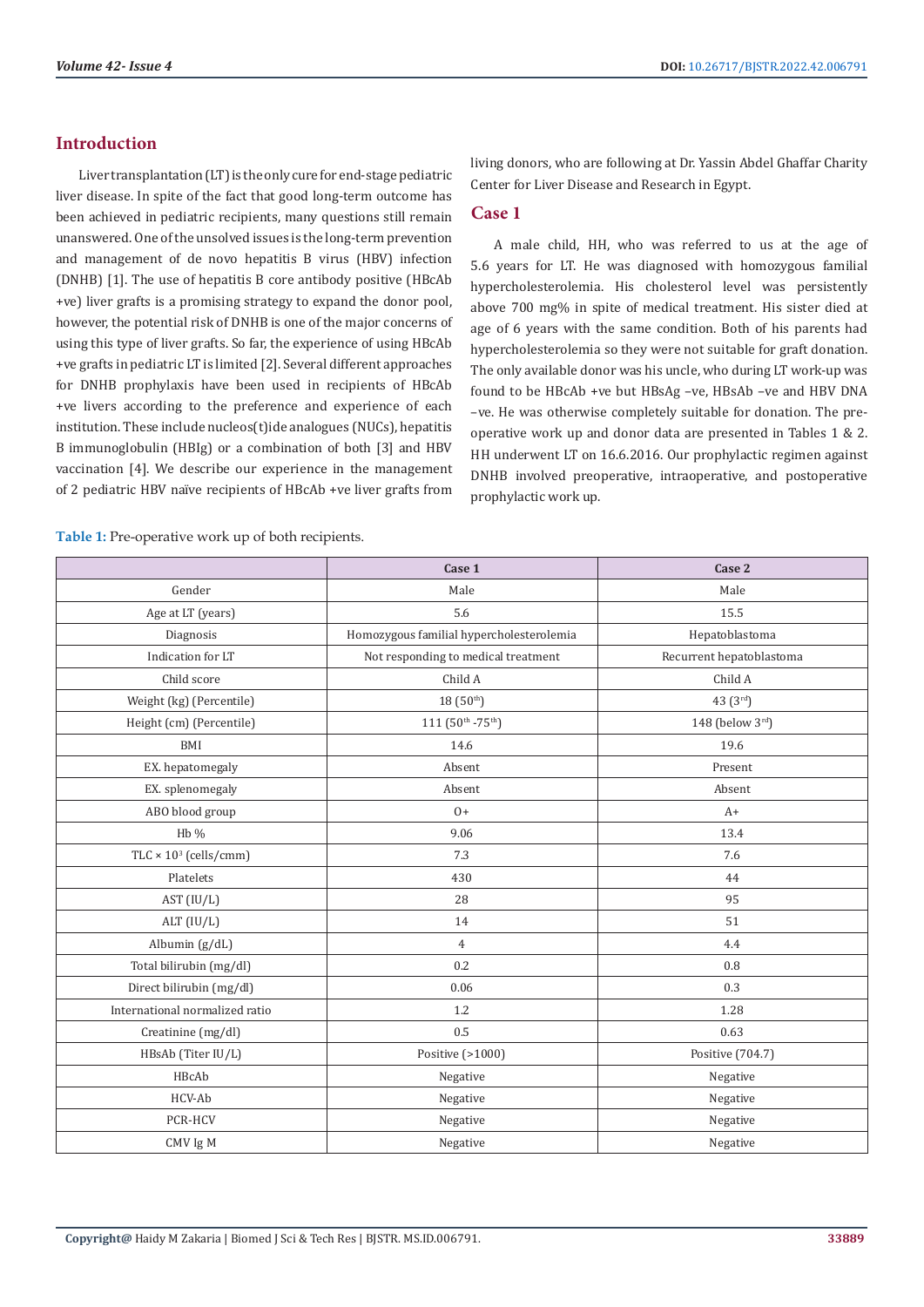| CMV IgG                       | Positive                                                       | Positive                                 |  |
|-------------------------------|----------------------------------------------------------------|------------------------------------------|--|
| EBV IgM                       | Negative                                                       | Negative                                 |  |
| EBV IgG                       | Positive                                                       | Positive                                 |  |
| <b>Abdominal ultrasound</b>   |                                                                |                                          |  |
| Hepatomegaly                  | Absent                                                         | Present                                  |  |
| Splenomegaly                  | Absent                                                         | Present                                  |  |
| <b>Focal lesions</b>          | Absent                                                         | Present (3FL)                            |  |
| Ct portography                |                                                                |                                          |  |
| Portal vein                   | Patent                                                         | Patent                                   |  |
| Hepatic vein                  | Patent                                                         | Patent                                   |  |
| <b>IVC</b>                    | Patent                                                         | Patent                                   |  |
| <b>ECHO</b>                   | Mild mitral regurge                                            | Normal                                   |  |
|                               | Mild aortic regurge                                            |                                          |  |
| Contrast ECHO                 | Normal                                                         | Normal                                   |  |
| Pulmonary function test       | Mild obstructive lung disease                                  | Mild impaired pulmonary function         |  |
| Special tests                 | Cardiac multislice-CT: normal coronaries                       | Whole body PET/CT:                       |  |
|                               | Dobutamine stress ECHO: negative for ischemic<br>heart disease | -FDG avid multifocal hepatic malignancy. |  |
|                               |                                                                | -No FDG avid distant lesions             |  |
| Routine immunization schedule | Completed                                                      | Completed                                |  |
| HBV vaccine                   | Two doses before LT                                            | Double adult dose before LT              |  |

**Note:** AST: Aspartate Transaminase; ALT: Alanine Transaminase BMI: Body Mass Index; cm: centimeter; CMV: Cytomegalovirus; CT: Computed Tomography; EBV: Ebestien Bar Virus; ECHO: Electrocardiography; Hb: Hemoglobin; HBcAb: Hepatitis B Core Antibody; HBV: Hepatitis B virus, HBsAb: Hepatitis B Surface Antibody; HCV-Ab; Hepatitis C Virus-Antibody; Ig: Immunoglobulin; Kg: Kilogram; LT: liver Transplantation; PCR: Polymerase Chain Reaction; PET: Positron Emission Tomography; TLC: Total Leucocyte Count

**Table 2:** Data of the donors of both cases.

| Donor data                | Case 1    | Case 2     |
|---------------------------|-----------|------------|
| Age at LT (years)         | 31        | 45         |
| Weight (kg)               | 85        | 184        |
| Height (cm)               | 172       | 67         |
| Body mass index $(kg/m2)$ | 28.7      | 19.8       |
| Gender                    | Male      | Male       |
| Relation to recipient     | Uncle     | Father     |
| ABO blood group           | $0+$      | A -        |
| ABO. comptability         | Identical | Compatible |
| HBc IgM                   | Negative  | Negative   |
| HBc IgG                   | Positive  | Positive   |
| HBs Ag                    | Negative  | Negative   |
| HBV-DNA                   | Negative  | Negative   |
| HCV-Ab                    | Negative  | Negative   |
| CMV IgM                   | Negative  | Negative   |
| CMV IgG                   | Positive  | Positive   |
| EBV IgM                   | Negative  | Negative   |
| EBV IgG                   | Positive  | Positive   |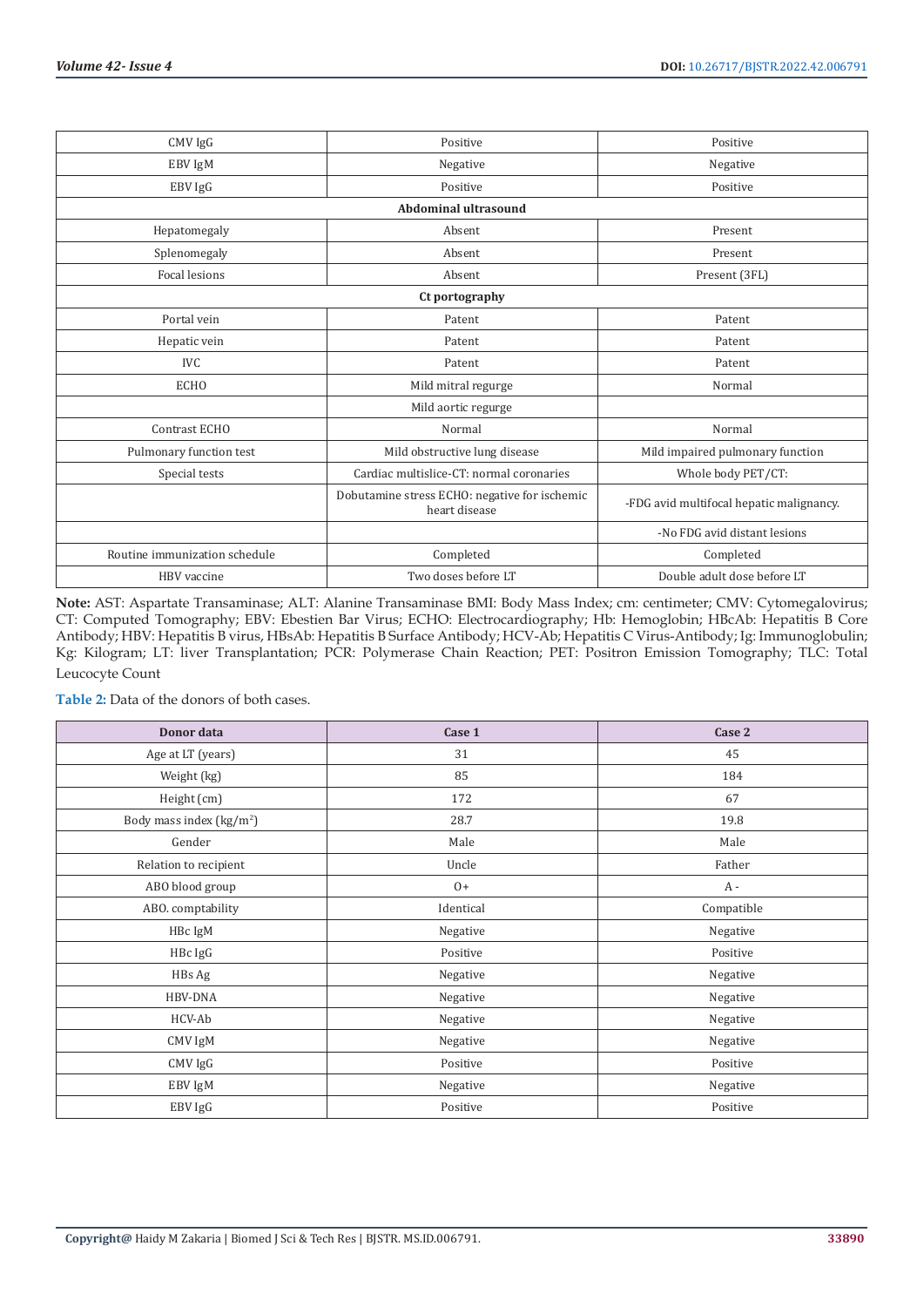#### **Pre-Operative**

HH had received HBV vaccine in infancy as part of the national vaccination program. His HBsAb titer before LT was zero. Two booster doses of the vaccine were given aiming at HBsAb titer of 1000 IU/L. The patient reached the target titer before LT.

#### **Intraoperative**

50 IU/kg HBIg through intramuscular (IM) route were given during a hepatic phase.

#### **Post-Operative**

In the first week: HBIg was given daily for 4 days aiming at keeping the HBsAb titer above 1000 IU/L. Lamivudine at dose of 3 mg/kg/day was started on day 1 post-LT. In the first year postoperative: both Lamivudine and HBIg were used. HBsAb titer was monitored every 2 weeks in the first 3 months then monthly thereafter until the end of the first year post-LT aiming to maintain HBsAb level above 200 IU/L. A dose of 200 IU HBIg was given if the HBsAb level fell below 200 IU/L. Five more such doses of HBIg were needed in the first year post-LT to maintain the target HBsAb titer. HBcAb, HBV DNA and HBsAg were assessed every 2 to 3 months so long liver enzymes were normal but at any time they increased. In the second year post-LT we stopped both lamivudine and HBIg and gave only HBV vaccine. A double dose vaccine was given only once. Since then and up till now he needed no more doses as his HBsAb titer has been always maintained above 1000 IU/L. Follow up for HBsAb titer, HBsAg, HBcAb and HBV DNA is done every 3 months.

#### **Immunosuppressive Regimen**

HH received methylprednisolone 10 mg/kg intra-operatively then changing to 2 mg/kg/day oral prednisone and tapering it to complete withdrawal after 3 months. Maintenance immunosuppression was with tacrolimus and mycophenolate mofetil. HH cholesterol level had dropped markedly after LT but it did not reach the normal level. So he was put on statins. Since then his cholesterol was normal most of time. On his last visit on 21.2.2021 all his HBV markers were negative. His HBsAb titer was > 1000 IU/L.

#### **Case 2**

Male patient, MA, 15.5 years old, had recurrent hepatoblastoma and was referred to our center for LT. He was diagnosed at the age of 12 years to have hepatoblastoma. Left hepatectomy was done and he received chemotherapy. At the age of 14 years, tumor recurrence occurred, and MA had undergone resection for segment V plus cholecystectomy and received chemotherapy. One year later, at age of 15 years, tumor recurrence occurred again, and he received 2 doses of chemotherapy. Then he was referred for salvage LT.The only available donor was his father who was discovered

during donor pre-operative work up to be HBcAb+ve but negative for HBsAg, HBsAb and HBV DNA. With the lack of another suitable donor and the need for urgent LT because of the bad condition of the recipient and the aggressiveness and frequent recurrences of the tumor, we had to accept the father as a donor. Pre-operative assessment and donor data are summarized in Tables 1 & 2. The patient underwent LT on 15.1.2018. A strict prophylactic regimen was followed. Pre-operative: MA had also received HBV vaccine in infancy as part of the national vaccination program but the HBsAb titer was found to be <2 IU/L. After double adult dose HBV vaccine, the HBsAb reached 704.7 IU/L. With his immunosuppressed state and the urgency of LT in this case, we couldn't wait till the target pre-operative HBsAb titer (1000 IU/L) was reached.

#### **Intraoperative**

 The recipient was injected with 50 IU/kg HBIg through IM route during the anhepatic phase.

#### **First Post-Operative Week**

MA had received HBIg daily for 4 days aiming at keeping the HBsAb titer above 1000 IU/L. Oral Entecavir at dose of 0.015 mg/ kg/day was started on day 1 post-LT.

#### **In the First Postoperative Year**

Both Entecavir and HBIg were used. Monitoring of HBsAb titer and the other HBV markers was as in case 1. A dose of 540 IU HBIg was given if the HBsAb level fell below 200 IU/L. Seven more doses of HBIg were required in the first year post-LT to maintain the target HBsAb titer. According to the decision of the oncologists he received 2 cycles of chemotherapy 1.5 months after LT.

#### **On the Second Year Post-LT**

Entecavir and HBIg were discontinued, and the patient received double adult HBV vaccine dose only once. He was lost to follow up 1.5 years post-LT.

#### **Immunosuppressive Regimen**

MA received methylprednisolone 10 mg/kg intraoperative, then 2 mg/kg/day prednisolone tapering it to complete withdrawal after 1 year. Maintenance immunosuppression was with tacrolimus monotherapy. One-year post-LT a recurrent hepatic focal lesion and bilateral pulmonary nodules appeared and he started palliative treatment. On his last visit on 13.1.2020 all his HBV markers were negative. His HBsAb titer was >1000 IU/L. Sadly, he passed away 2 years after LT.

# **Discussion**

The reported incidence of DNHB infection among patients receiving HBcAb +ve grafts is unacceptably high without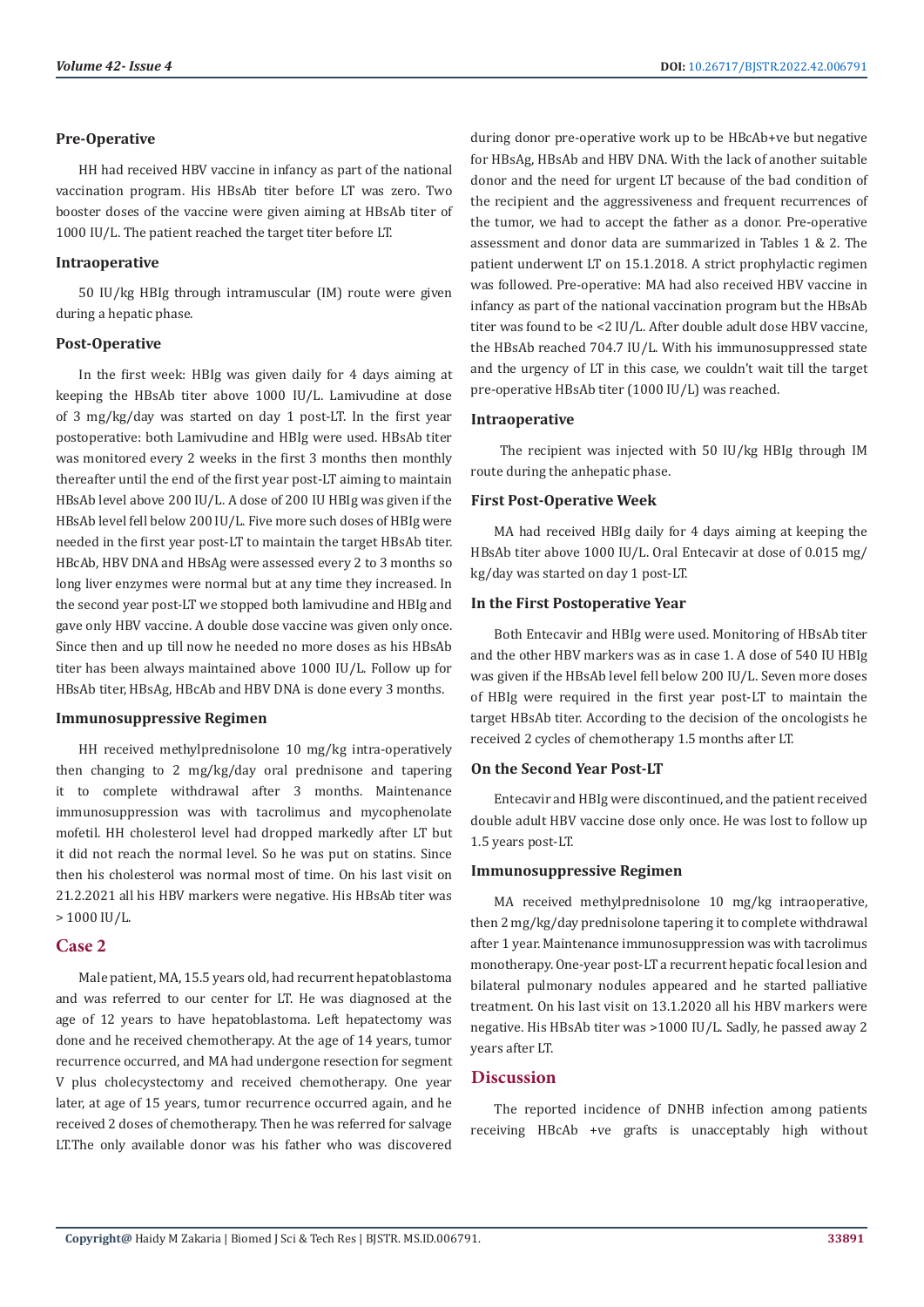prophylaxis (38%-100%) as such grafts carry a high risk of occult HBV infection (defined as detectable intrahepatic HBV DNA in a HBsAg –ve person) [5]. Therefore, it is of utmost importance to carry out effective prophylactic strategies to prevent DNHB infection in children receiving HBcAb +ve grafts. Living related LT is an elective surgery, where the recipient, donor and surgical team have the chance for good preparation. Yet, it is not always easy to get a healthy suitable donor. We were faced by this problem in 2 of our pediatric patients, where the only available donors were healthy but were HBcAb +ve. One recipient was a case of homozygous familial hypercholesterolemia, a dominant trait carried by both parents and the other suffered from recurrent hepatoblastoma where intervention at the proper time was imperative.

On screening for hepatitis B virus infection in Egyptian blood donors negative for HBsAg, the prevalence of isolated HBcAb in tested samples was 13.3%. The overall prevalence of HBV DNA in healthy blood donors among isolated anti-HBc-positive individuals was 10% [6]. Our prophylactic regimen in management of recipients of HBcAb +ve grafts was similar to a great extent to that adopted by Tianjin First Central Hospital in China [7] but ours included preoperative booster doses of HBV vaccine targeting HBsAb titer above 1000 IU/L. Previous studies in both adult and pediatric HBcAb +ve liver graft recipients indicated that a preoperative HBsAb titer ≥1000 IU/L was effective in protecting recipients from HBV infection [8]. Lin, et al. reported 15.4% incidence of DNHB in patients whose HBsAb titers were between 100 and 1000 IU/L. No DNHB was seen in patients who's anti‐HBsAb titers were kept above 1000 IU/L in that study [9]. This high titer would presumably neutralize the potential viral antigen coming from the HBcAb +ve grafts [10,11]. The high HBsAb titer that was attained preoperatively made it possible to use a lower intraoperative HBIg dose (50 IU/kg) than the one used in other studies [12,7]. In addition, a study in children indicated that the level of pre-LT HBsAb titer was associated with the response to post-LT booster vaccine [13].

Case no.1 successfully reached the pre-operative target titer of HBsAb, while case no.2 didn't. As he had severe primary disease LT had to be performed although the target HBsAb titer was not reached. Our preoperative regimen provided the initial protection against DNHB infection, whereas the postoperative regimen provided a continuous protection as well as a salvage method for patients who did not meet the preoperative criterion. On the first year both children received a combination of HBIg and NUCs for one year aiming to maintain the HBsAb titer above 200 IU/L as postoperative HBsAb titer of <200 IU/L may increase the risk of DNHB [14]. The need to administer HBIg on long term is highly expensive, also the long-term use of lamivudine may raise the concern of mutant strains [5,15], so we shifted to active immunization with

HBV vaccine starting from the second year post-LT. Because HBV vaccine response rates are lower in the early post-LT period, we used HBIg for maintenance of sufficient anti-HBsAb levels during the first post-transplant year, when the level of immunosuppression is highest.

In the study of Park, et al. the median follow-up duration after vaccination was 26.5 months, and a median of 2.03 doses of vaccine per year was required for the maintenance of anti-HBs titers greater than at least 100 IU/l (4) while our patients were followed for 56 months in case 1 and 18 months in case 2, and only one double dose vaccine was required by each during the whole follow up period. Yoshizawa, et al. [16] reported that in the pediatric population post-LT double dose vaccination was effective in more than 80% of cases and a high titer of 1000 IU/L could be achieved even if pre-LT vaccination was not performed [16]. It is of not worthy to mention that in the first post-LT year, case 2 compared to case1 had a more rapid decay in HBsAb titer (1 month vs 3 months) and also needed more doses (7 doses) with higher HBsAb levels to maintain the target titer >200 IU/L. this may have been related to his immunosuppressed state specially that he received 2 chemotherapy cycles starting 1.5 months post-LT. Children treated for cancer are immunosuppressed during treatment and for a variable period after completion of chemotherapy. There is a reduction of vaccine-antigen specific antibody concentration for some time after the cessation of chemotherapy as chemotherapy is toxic for lymphocytes [17,18].

Early steroid withdrawal and low maintenance level of tacrolimus makes effective DNHB prophylaxis possible [19]. Steroid was considered to increase the risk of post-LT HBV infection as it may stimulate the glucocorticoid responsive element present in the viral genome thus further up regulating HBV gene expression [20]. Lifelong prophylaxis, continuous monitoring, and compliance are imperative for success of the prophylactic regimen. During the follow up period, HH and MA did not develop DNHB. Lifelong monitoring of HBV serologic status is necessary in these patients because DNHB has been known to occur late in the post-LT period [21]. probably due to development of escape mutants where there is loss of immunoreactivity against the variant despite presence of HBsAb.

# **Conclusion**

Pre-operative vaccination with HBV vaccine targeting HBsAb titer >1000 IU/L followed by intra and post-operative HBIg supplementation combined with NUCs in the 1<sup>st</sup> post-LT year and switching to HBV vaccine thereafter was an effective prophylactic regimen against DNHB infection in our pediatric recipients receiving HBcAb +ve grafts. HBcAb +ve grafts can safely be used in pediatric LT if an adequate prophylactic regimen is followed.